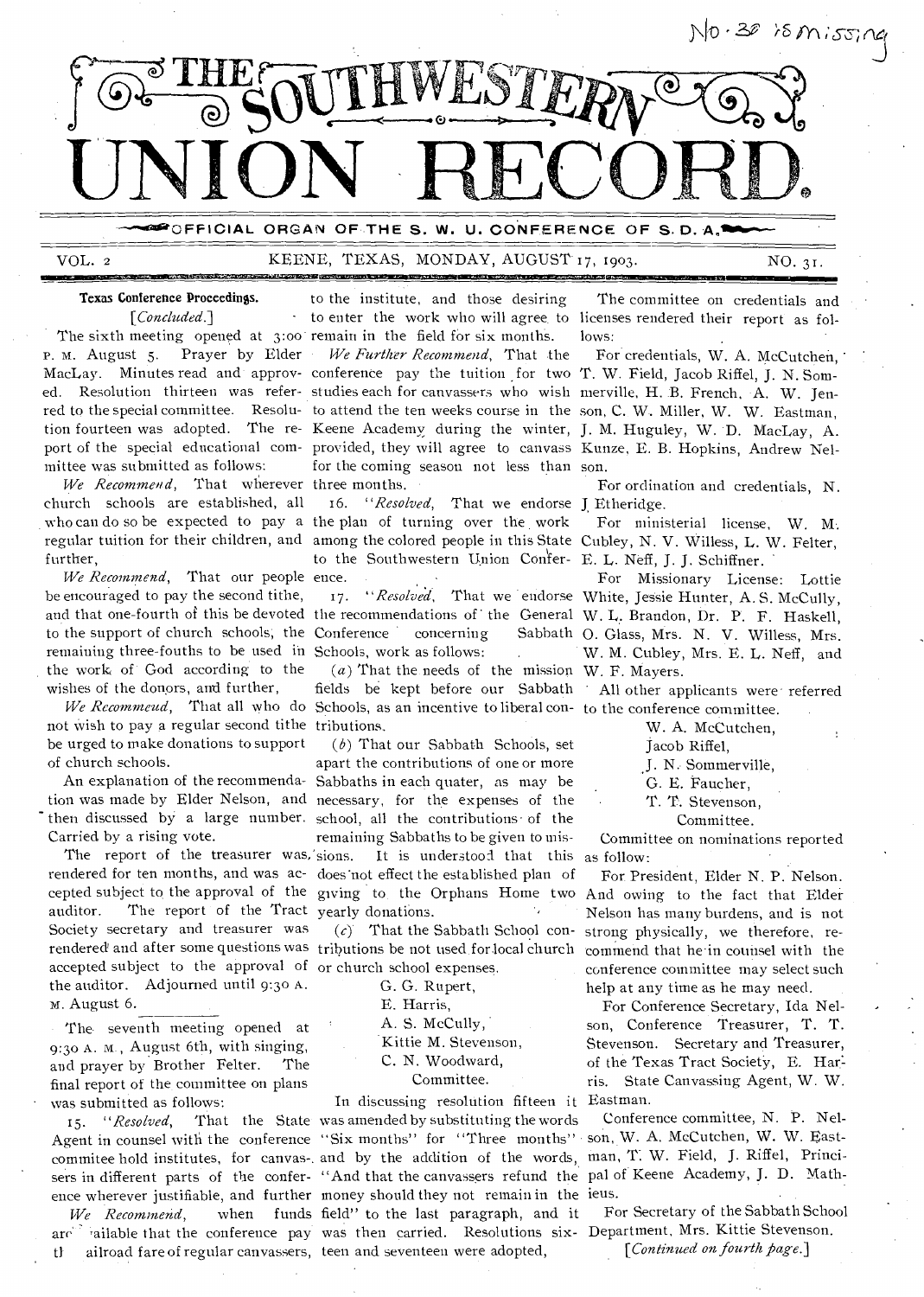# Arkansas Department.

# **Arkansas Conference Proceedings.**

# *[Continued.]*

FACTS were called for, and it was found that we lacked over six hundred copies of taking our quota, also over five hundred copies already taken were not disposed of. A rising vote was taken that we do all we could for the closing up of this work. Motion to adjourn carried.

considered separately and adopted. M. K. & T. railroad had granted principles of education.

The resolutions were adopted.

a partial report as follows:—

For credentials, Elder J. A. Sommerville and H. Clay Griffin; mini- and read. R. H. Devreaux.

carried.

Moved to adjourn until 5:00 P. M.

The sixth meeting was held July 22, at 9:00 A. M. "All , Hail the Power of Jesus Name," the opening song, was followed with prayer by Elder Nelson. The minutes of the previous meeting were read and approved. In response to the call of the chair for unfinished business Brother Watts submitted the remaining resolutions, which were adopted by considering each one separately.

cussed pro and con to advantage. the conference was held at  $9:00$  A. M., depends upon its circulation; *(b)* The Mighty Power of God" followed with *[Continued next week.]* Resolution, twelve concerning the UNION RECORD was read, after which Elder Nelson referred to the advantages and disadvantages of a state paper. The subject was then dis-The principal points brought out Thursday, July 23, 1903. The meet-

RECORD is something that pertains to prayer by Brother Bender. The our home work, and is a medium minutes of the-previous meeting were through which the state agent, the read and accepted. The chair stated minister, and the canvasser can speak that Brother James requested him to to the conference; (c) That the read a further report on credentials workers should keep the points of in- and licenses. It was moved that terest in regard to the work before each name be considered separately. our people by promptly sending the They were read as follows: items of interest concerning the work .Ministerial license, J. Divilbis and from time to time direct to the office, B. F. Gowdy; missionary license, and thus get their articles in a week G. W. Quals, Mrs. U. Bender, and earlier than formerly; (d) That it Mrs. S. Clements. This report was was an excellent medium of advertis- accepted by a unanimous vote. ing. Brother C. N. Woodward, the The committee on nominations was The fifth session of the conference editor, being present, spoke of the called upon to report, and Brother was held at 9:00 A. M., July 21. financial gain of advertising. One Bender submitted the following re-Resolutions nine, ten, and eleven were point mentioned by him was that the port:-In regard to recommendation eleven five hundred miles of travel on that merville; Secretary of the tract the thoughts were brought out that line in return for advertising, thus society and conference, Miss F. E. we, as a conference, should stand reducing the conference traveling Heermann; Treasurer, Arkansas ready to co-operate and help the expenses. He replied to the questions tract society; State Missionary, O. E. school, and the primary education asked, bringing out the features of Cummings; Conference Committee, begins in the home. The intermedi- the paper very clearly; and he also Elder J. A. Sommerville, V. B. ate schools should not reach beyond spoke of the industrial feature in Watts, Elder H. Clay Griffin, O. E. their limits as we have the academies prospect, the printing of paper to be Cummings, U. Bender. Moved and and colleges where are taught the done by the students of Keene Aca- supported that it be adopted as a demy, which was endorsed by Elder whole, which was carried. Nelson. The question was called for, The chair called for the committee and the chair asked all in favor of society, conference, and Sabbath on credentials and licenses, who gave the resolution to say aye. It was School, was called for and read. The unanimous.

sterial license, V. B. Watts, U. saying that the academy located in correctness of the books; and some-James, Kate Beeler, W. C. Green, the world's offering great induce- accepted, which carried. ments to take hold of its work. The Each name was considered and public school makes good citizens, taken in regard to Brother Woodemphasized by others. The question This was supported and carried. was called and carried.

> of the conference. called and carried.

The seventh and last meeting of

For President, Elder J. A. Som-

Resolution thirteen was called for but he stated that he would not make and read. Elder Nelson responded a full report, only vouching for the Bender, and J. L. Upton; missionary the Southwestern Union conference time during the winter would visit license, Flora E. Heermann, John F. had already done good work, but the the office; and make a full audit. Stringer, O. E. Cummings, D. S. great difficulty to contend with was Motion was made that the reports be The Secretary's report of the tract auditor's report was also .called for;

> while our schools make good Chris- ward's remarks relative to when the tians, and as a result they would be secretary should open up a new set of good citizens. These points were books, eliminating the dead accounts. A motion was made that action be

Resolution fourteen was called for taking action with reference to the and read. The subject under con-Springdale school, was brought up. sideration, the Springdale school, was After a lengthy discussion pro and discussed pro and con to advantage. con, first that the resolution was out The final thought brought out was of order, second that the idea of that the conference had no right to making it an industrial school had take action, but could confer with the been given up, third that Brother school board for the good of the Winn would sell his land and donate school, and should foster it as a child a portion of it to the school, the Moved to adjourn till call of chair. themselves could not take action un-The principal points brought out Thursday, July 23, 1903. The meet-<br>were *(a)* The efficiency of the paper ing opened with singing, "I Sing the which was supported and carried. Resolution fourteen, in regard to Question was minutes stood as they were before, that the conference committee of less that resolution was expunged. It was moved by Elder Nelson that the resolution under discussion be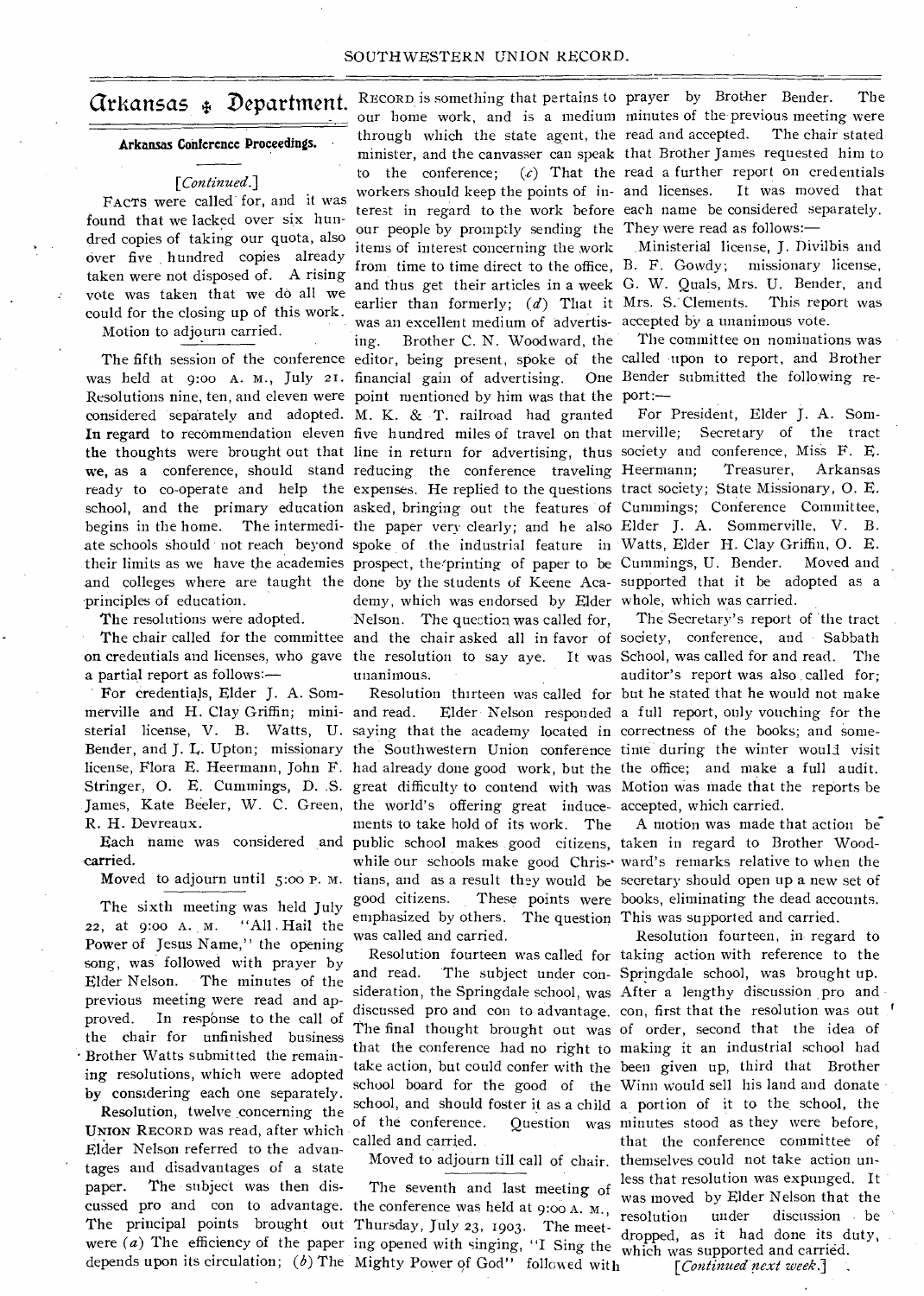## SOUTHWESTERN UNION RECORD.

# $\leftarrow$ Cexas Department. $\leftarrow$

# THE FIELD.

AVINGER.—We have been silent for some time, but have been quite busy however.. Our school at New Hope closed March 28. Our work proved a success in more than one way. A good class of students with the parents zealous for the cause of church school work has placed us on a good footing, which will bear its natural fruit. The school attendance averaged thirty-three during the five months, and there are prospects for a larger school next winter.

I am now teaching a school of two months" duration at Pruitt's Lake near Avinger. There are sixteen in attendance, and they seem to take an interest in their school work. I am truly glad that preparations are being made for the unfolding of the educational work. I am convinced every day that this is a high calling, and that there is no work that demands our attention more than the training of the youth. The heathen are to be converted and our neighbors warned, but let us not leave our own home on fire to warn others, but secure first those whom the Lord has given us, and then we shall be free to assist Others. We can look over the denomination and see everywhere the results of neglect. , Brother, do you believe it ?

Let us all, as teachers, parents, and students, be present at the institute; and have something deeper and firmer developed. We need teachers —teachers who will make a sacrifice —who know their calling and will take their post..

vain.

Brother T. W. Field and I arrived from Thrifty. neighborhood from which Brother days. Field and Cubley had been to before

four discourses opposing the doctrine present. One session was held in the of Adventists as he thought. D. M. Canright's exposition of Adventists was, was placed on the witness stand to testify as to the truth or error of the which the Sabbath is a part, is binddoctrines of Adventists. It seemed to upon. all people." us a little amusing to see this people (Baptists) who once stood so stiffly for a thus saith the Lord and the The discussion on this proposition Bible as the only rule of faith and continued for four sessions of two practice, endorse a man made testi-hours each, during which time good. mony to defend themselves on plain order and deportment prevailed. Bible truths as the law and the Sab-The' negative side of the proposition bath. Brother Field not being contended that the law of God as present at the appointed time to given in the ten commandments was answer these charges, I was called abolished by the Saviour at the cross; Pray for us that our work be not in the Baptist minister closed Sunday, upon to do so the next Sabbath and and instead a new order of things Sunday night. So leaving Brother was introduced, hence a new consti-Cubley to close up the meeting at tution and a new law were given to debate between Brother Field and affirmative demanded proof, but as Elder C. R. Nicholds, Campbelite, was expected our opponent failed to which would take place the 21st of give it, and lost the question, or failed July at Blackwell's crossing on the to refute the evidences brought to Jim Ned creek in Coleman county, I sustain the proposition. quite a number had congregated to teach that the first day of the week ' hear the reply. I had not been is the Lord's day, and should be obspeaking more than fifteen minutes served as such." went to Grosvenir to answer our Baptist friend. At early candle lighting when quite a number of pistol shots were fired in front of the the door of the building where we were speaking. Whether this was done to' frighten us, or as a threat of something worse to follow we did not know. But one thing is certain such procedures are only indications of what will soon follow if the message is given in a straightforward way. We continued to expose the charges brought against the truth, at the same time holding up the Saviour as the only example to follow. The services of W. L. ADAMS. July 19. On the evening of the same day we returned to the place ap-WEST TEXAS.—Since our last re- pointed for the debate, and found port of the western work, I have con- Brother Cubley and several of the nected with Brother Cubley in a tent brethren on the ground, putting up effort at Thrifty in Brown 'county, the tents, which had been moved there the same day, but Brother pitched beside an arbor, which had Field was called to the bed-side of previously been erected, so were prehis sick son, Willie. I found Brother pared to accommodate at least six' Cubley with quite an interest to- hundred people. On the 2oth, while gether with some opposition in the preparations were going on, quite a vicinity of the above named place. number came from a distance and Only a week before a Baptist minister camped, intending to stay through the from ' BroWnwood had been in the debate, which was to continue four

coming.to Thrifty, and had. preached menced over five hundred people were The first proposition

*"Resolved,* That the law of God, of

Elder T. W. Field Affirmed.

Elder C. R. Nicholds Denied.

Thrifty preparatory to attending a take the place of the old. The

The second proposition was,—

"Resolved, That the Scriptures

Elder C. R. Nicholds Affirmed. Elder T. W. Field Denied.

*[Concluded in next issue.]* 

## **NOTICE.**

ALL who were at the camp meeting will remember that it was voted by the conference to invite all our people to give one • dollar or more each year to be used as a fund with which to assist canvassers in getting into, and remaining in the the field, by way of loans. We would be very thankful indeed if those who can do so would send in their dollar at once as we are -very much in need of it. Send it to the Texas Tract Society, Keene, Texas. w. w. E.

## **NOTICE.**

The Dallas church have lost the address of several of their members. If anyone can give the address of the following persons they will confer a favor by sending them to the undersigned: S. J. Hunt, M. C. Kirk, E. L. Wasser and W. H. Grayson.

> Mrs. A. E. Graham, Church Clerk,

On the day the discussion com- 308 So. Harwood St. Dallas, Tex.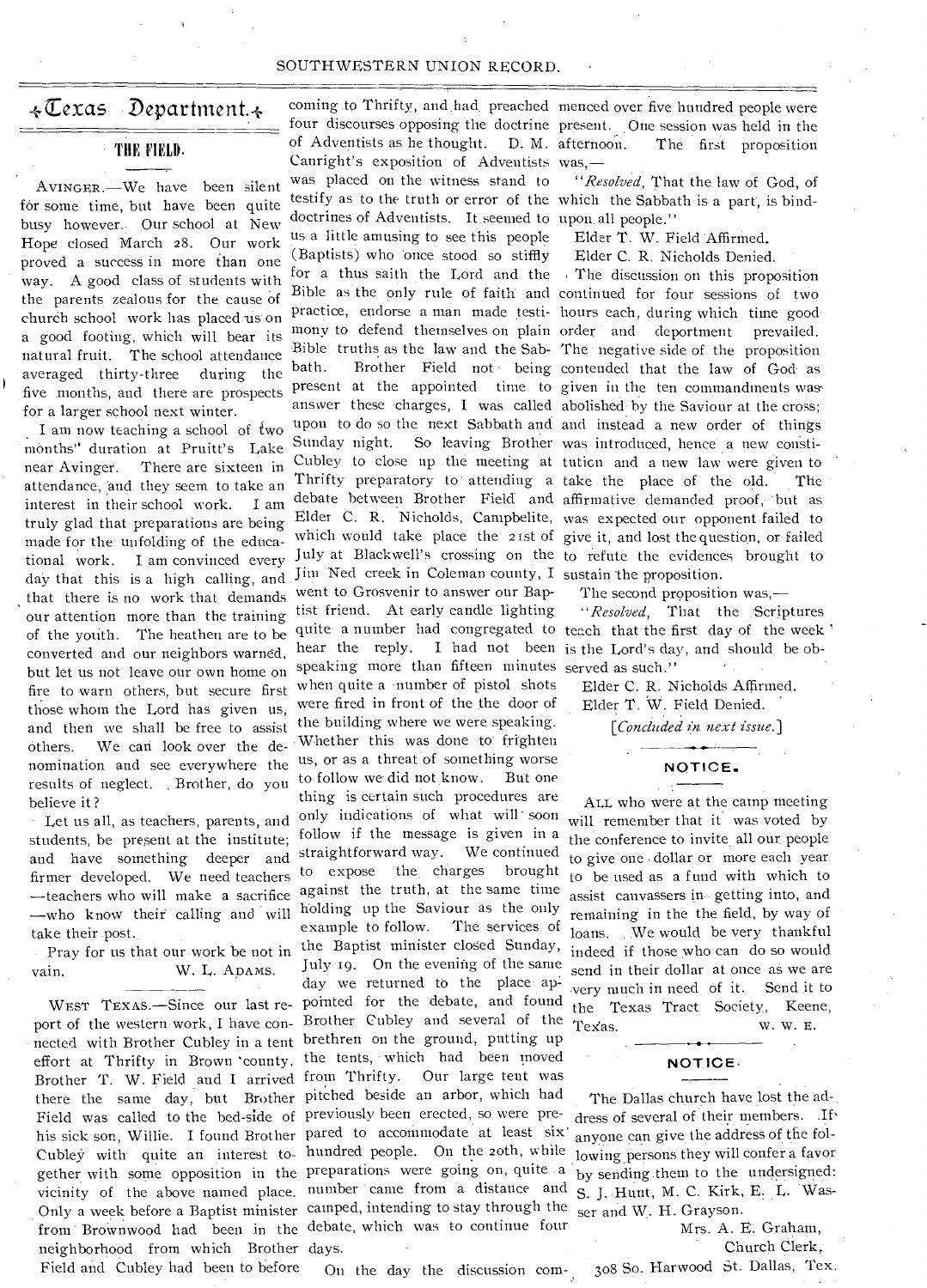| A WEEKLY JOURNAL<br>Published by the Southwestern Union Con-<br>ference of the Seventh-day Adventists.        |  |  |
|---------------------------------------------------------------------------------------------------------------|--|--|
| C. N. WOODWARD, $- - - - -$ Editor<br>and Business Manager.<br>N. P. NELSON, - - - - Associate Editor.        |  |  |
| Subscription Price, per year, $\cdot \cdot \cdot$ \$ .50<br>Clubs of Ten, one year, $- - - - 4$ 50<br>AGENTS: |  |  |

Oklahoma Tract Society, Oklahoma City, Oklahoma.

Arkansas Tract Society, Springdale, Arkansas Texas Tract Society, Keene, Texas.

All papers will be discontinued when the time expires, unless promptly renewed.

Subscribers who do not receive their paper regularly should notify the office of publication and not the Tract Society, as the latter are not responsible for the mailing of the papers.

Money, or letters, 'should not be sent to individuals. All business communications should be addressed, and all remittances and money orders made payable to the S. W. U. RECORD, Keene, Johnson County, Texas.

Entered October 24, 19oz at Keene, Texas, ' as second-class matter, under Act of Congress of March 3, 1879.

meeting to follow up the interest:- few. Hunter. A private letter from Waco into the country. A great responsithe Sabbath.

### **Time to Renew.**

**B** subscriptions have expired and others the harvest is ripe and waiting, and the are now all past except the Oklahoma great possibilities. Ought there not dropping all who do not renew as soon State Agent for territory. as their time expires. The editors of the RECORD will be sorry to have to drop any names, but would much rather enroll the name of every Sabbath-keeper in this Union Conference. This is the time of year when all are anxious to hear from the tent companies, canvassers and other workers,

 $\text{#}\mathbb{Z}$ he  $\text{#}$  Union  $\text{#}$   $\mathbb{R}$ ecord.  $\text{#}$  and the RECORD will bring you news opened at 3:00 P. M. August 6th. from all of them.

from any one interested.

## **Consider the Canvassing Work.**

The following workers remained at there onght to be hundreds taking Waco after the close of the late camp advantage of the season, instead of a Elders W. A. McCutchen, A. W. Jen-in Texas, and the prices both for the son, J. M. Huguley, L. W. Felter, staple crops and for gathering them and Sisters Lottie White and Jessie promises to bring plenty. of money states that they have a fine interest, bility rests upon every child of God and some have already begun keeping now to do all in his power to bring Y REFERENCE to our mailing list will not, meet this responsibility in we find that quite a number of the Judgment ? Work is abundant, will expire soon. We have thought laborers are few. Who will help to best to continue sending all papers un-gather in the sheaves? The pay is til after the camp meetings, as it is al-sure, because God has promised, and ways the case that many expect to re-His word cannot fail. No time new at these meetings, but as these should be lost as every day now has meeting and it will be before another to be a prompt and large response to issue, we must adhere to our plan of God's call for workers? Write your THIS is the time of year when<br>
everybody expects to reap a<br>
harvest, and the faithful canvasser HIS is the time of year when everybody expects to reap a comes in for his share. Those who have been faithful, and have toiled early and late, under the burning sun, and perhaps through rain and mud, will soon begin to reap their harvest in the delivery of the books they have taken orders for. This, however, is only a part of the harvest they are promised, for the larger and more enjoyable part will be received when they come into the kingdom, and see there the souls they have sociation, been instrumental in saving. But Crops are excellent, especially before the world this last saving message, and that quickly. With what excuse will those who could go out and scatter the printed pages and

#### **Texas Conference Proceedings.**

*[Continued from first page.]* 

After some remarks by Elders McCutchen and Nelson adjournment was taken to 3:oo P. M.

Eighth meeting of the conference

If every subscriber will interest O. Glass. Report of the committee himself to secure another subscription, on nominations was taken up, and our list will soon reach the place it after some discussion it was moved ought to be in. We would like to and carried that the name of J. D. have an agent in every church, and Mathieus be referred back to the comwould be glad to give good terms to mittee. It was also voted that anoththem. The librarian can do this, or er name be substituted in the place of some live young person. Let us hear Principal of Keene Academy. This After a song, prayer was offered by was referred back to the committee.

The nominating committee submitted the following additional report:

For Transportation Agent, W. A. McCutchen. Chairman camp meeting committee W. A. McCutchen. Superintendent of Church Schools, Mrs. Cora Jones.

All these were elected, and the meeting adjourned until 9:30 A. M. August 7th.

The ninth meeting of the conference called at 9:30 A. M. August 7. Prayer by Elder A. W. Jenson. Minutes were read and approved. The nominating committee made a further and final report as follow:

Trustees of Texas Conference As-

W. A. McCutchen,

T. T. Stevenson,

C. N. Woodward,

H. B. French.

Delegates to Southwestern Union Conference:

W. A. McCutchen,

W. W. Eastman.

H. B. French,

Principal of Keene Academy, J. Riffel.

For Keene Sanitarium Advisory Board,

> N. P. Nelson, W. M. Cubley, A. S. McCully, B. F. Woods, Dr. P. F. Haskell, A. C. Jones, C. W. Miller. W. M. Cubley, J. D. Mathieus, B. F. Woods, J. I. Taylor, Henry Schmidt , N. J. Etheridge, S. J. Taylor. Committee.

All were elected. Nothing further appearing the conference adjourned Sine die.

W. A. MCCUTHEN, President.

A. M. WOODALL, Secretary.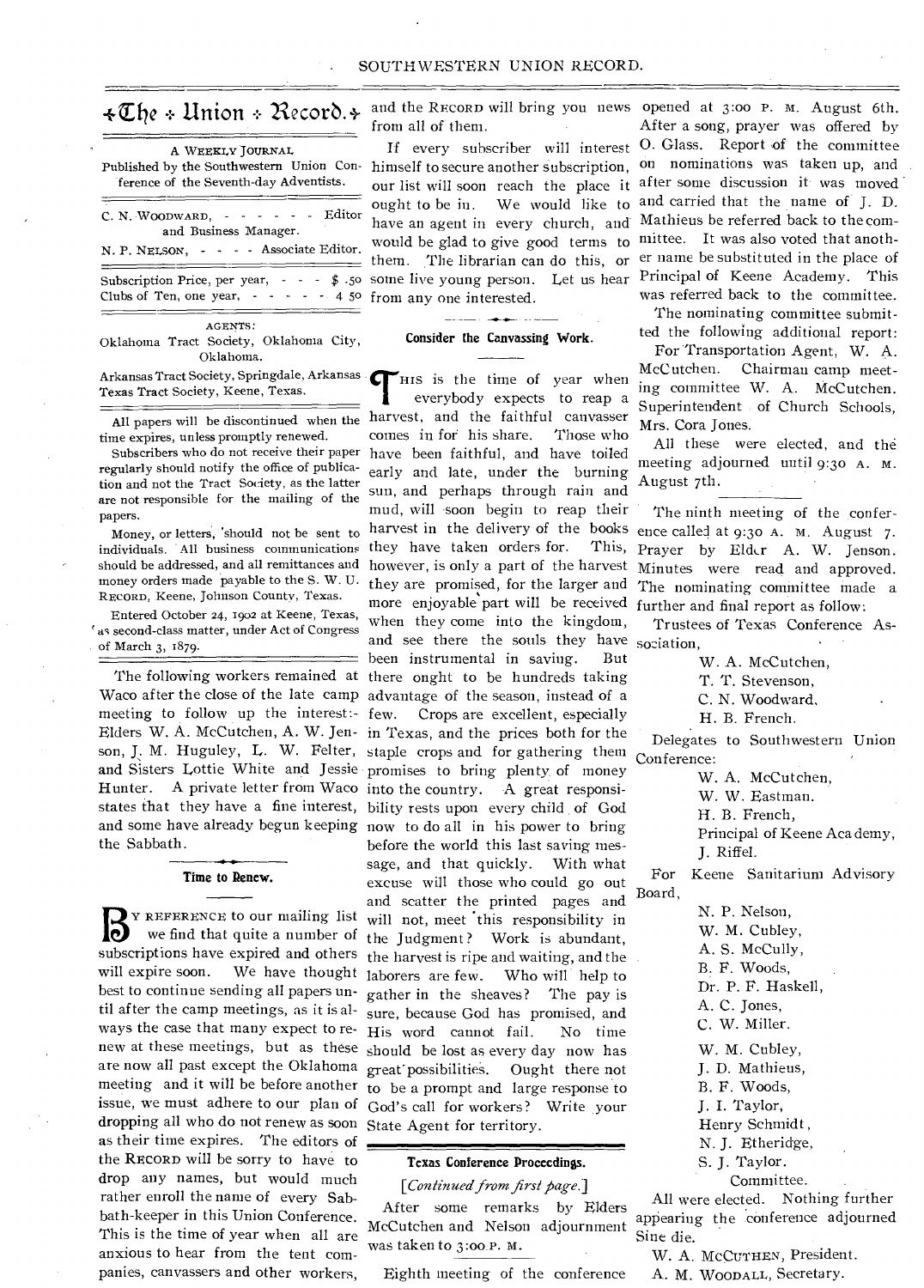# SOUTHWESTERN UNION RECORD.

# $\mathbf{Dklaboma}$  + Department. positions taken. Out of a family of feeling better now.

# FIELD REPORTS.

LENNA, I. T.-I began meetings here June 21. We held services out of doors until the arrival of our tent, as the Methodists had refused us the use of their house. A strong prejudice had to be contended with from the start, hence our attendance was slim, ranging from twenty to fifty on week nights and seventy-five to one hundred on Sundays.

All kinds of stories were circulated about us, such as that we were mormons, polygamists, anarchists; that we taught that all babies went to hell when they died; worshipped Sister White, and that to become an Adventist one had only to "quit eating pork and work on Sunday:" and finally, the leading minister of the community after a laborous tirade against the truth, in which he exhausted every resource of the profaner's art, concluded by saying, "You must not go to hear those people. The gospel has never been preached under that tent. Those Adventists' hearts are blacker than all the devils in hell."

But the truth has found some honest-hearted souls who are willing to walk in the path of revealed truth. After Elder Field came, July 19, three were baptized and a church of nine members was organized and officers were elected and ordained. Three of this number were old Sabbath-keepsfield, Arkansas, church. not ready to join the church yet.

Brethren, pray for this little company, which, as a bright light in the society books, he will remain a few are interested. A descriptive cirbeams of "present truth."

# E. L. MAXWELL.

CLEAR LAKE.—Elder D. F. Sturgeon arrived at Clear Lake Friday, June 26, and began to speak that evening to a well-filled house, that is, for this part of the country. This is a work that I have asked for for the past six years. There have been four Sabbath-keepers living here, one of them awaiting baptism.

six four took their stand for the Sabmore of the Lord and his people.

Brother Sturgeon twenty miles to Bea-guide me in whatever I undertake. ver City where we found a tent run by a Methodist evangelist, who, according to his own statement, was giving them hell, or a message from hell. I am sure he was giving them Nurses connected with the Sanitasomething besides Bible truth. store the next Sabbath. evil and good spirit were present at it. kept in the back ground.

We returned to Clear Lake and afby nearly all present.

Elder Sturgeon left us with a great-way improved. er love for the truth, and a loud call for his return. B. B. GANT.

# ITEMS OF INTEREST.

with us.

A LETTER from Elder Nelson says that a high wind blowed down the big tent at El Reno and a heavy rain thoroughly drenched the camp last Thursday night.•

# From the Canvassers.

The Lord wonderfully blessed Broth- report that I have not canvassed much benefit of the church school teachers er Sturgeon in speaking and it seemed this week, as I have been sick so of the Southwestern Union Conferto us that no one could dispute the was not able to canvass, but I am ence.

bath of the Lord, besides several of iences in my canvassing work; I have our deepest thinkers are weighing the not been out but once when I did not truth with solemnity and talking of sell some books. I expect to engage going to our camp meeting to learn in missionary work this week helping We had preaching here each eve-and can't get help. I am of good ning till July 5,. and then I took courage and I trust the Lord will I have had some very good expera family who are in a bad condition

## **This Will Interest You.**

in visiting among the people we found School will begin a new class the many who wanted Bible truth so we first of October 1903. Lessons are asked for the church, after the other sent weekly to students who are meeting closed, but were refused. unable to leave home duties in order One sister, who had been reading our to take a regular course at one of ourliterature, after talking with Elder Sanitariums. This is the fifth year Sturgeon, said she would close her this work has been in progress, and this place, but I must say Satan was nearly doubled in number those of ter some more meetings, Sister Moore Christian help work and the care and was baptized. This was regarded as treatment of the sick are prominent. a solemn occasion and tears were shed Our lessons have recently been re-THE Correspondence School for But rium Medical Missionary Training-Both the hundreds are availing themselves of Our pupils during the year 1902 any previous year. Studies in eleven subjects are • given, among which written and enlarged and are in every

ers, having been members of the Man-Pacific Press Publishing Company, work are furnished at actual cost rest are new. Several others are now Pacific Union Conference, stopped a in October, which will continue one keeping the Sabbath, but they are few days with us in the office. As year. By taking double lessons some darkness, illuminates this part of the days at our camp meeting. We in the cular giving full particulars, also great harvest field with the glorious offie here indeed appreciate his help, testimonials from those who have BROTHER H. H. Hall, from the The few text-books required for this Oakland, Cal., and missionary of the price. We shall organize a new class the conference committee appointed students finish in six months. We him to audit the conference and tract shall be glad to hear from all who and are much pleased to have him taken the course, will be sent free The tuition fee is five dollars for the entire course. This amount is to cover the cost of sending out the lessons, correcting the replies, and returning the reports to the pupils. on application.

> Correspondence Department, Sanitarium Training-School,.

> > • Battle Creek, Michigan.

# **INSTITUTE.**

THE Texas Conference, recently held at Waco, voted to hold an institute at Keene Academy from Sep-JESSIE COX.—You will see by my tember 15 to October 15, for the